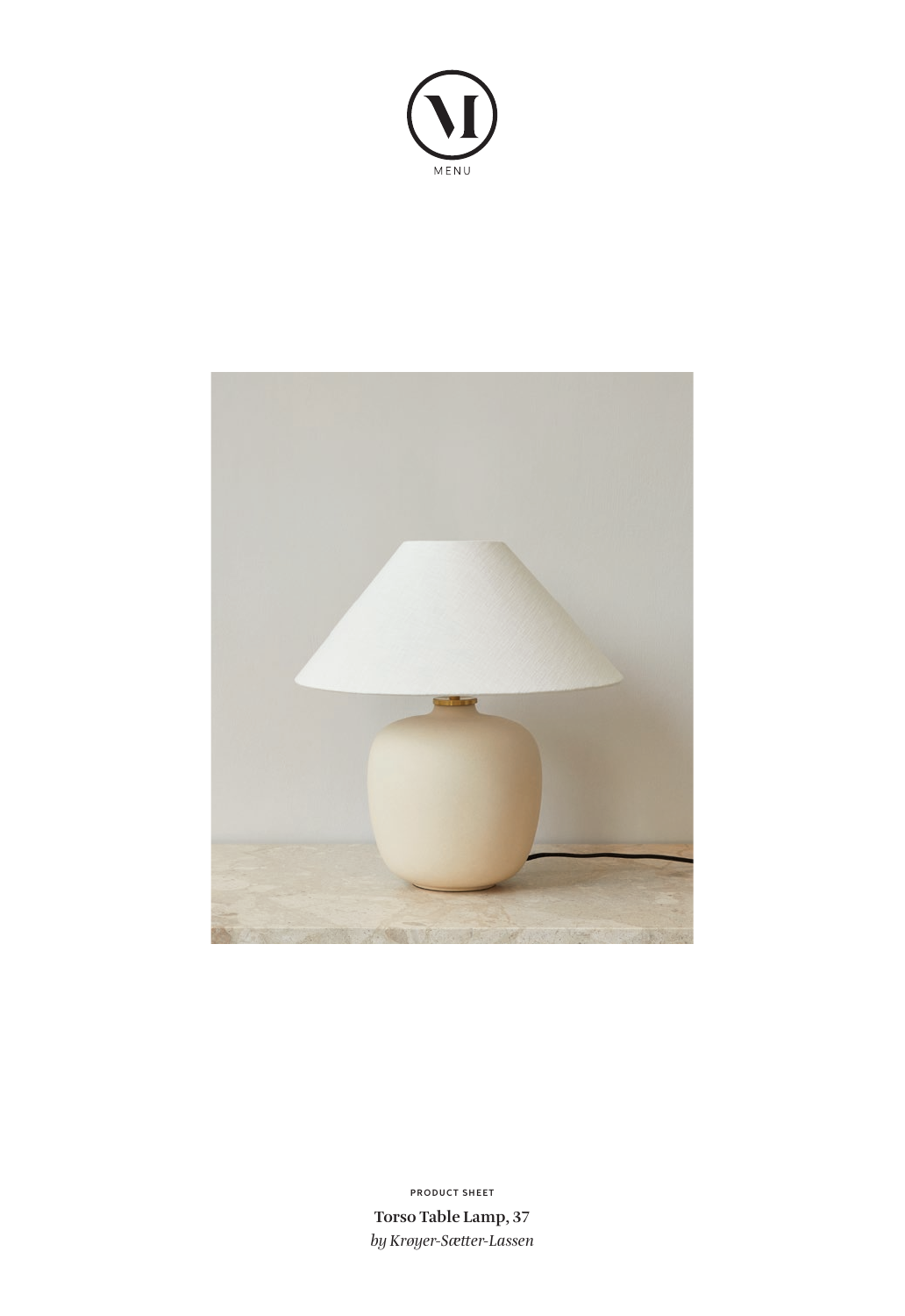| <b>OPTION</b>    | <b>TECHNICAL SPECIFICATIONS</b>                                                                                  |
|------------------|------------------------------------------------------------------------------------------------------------------|
|                  |                                                                                                                  |
|                  | PRODUCT TYPE<br>Table lamp                                                                                       |
|                  | ENVIRONMENT<br>Indoor                                                                                            |
|                  | <b>DIMENSIONS</b><br>H: 36,5 cm / 14,4"<br>0:35 cm / 13,8"                                                       |
| Sand / Off White | PRODUCTION PROCESS<br>Moulded ceramic base, with a handmade shade<br>with linen, and milled solid brass details. |
|                  | COLOURS                                                                                                          |
|                  | Lampshade<br>Off white                                                                                           |
|                  | Base<br>Sand                                                                                                     |
|                  | MATERIALS<br>Ceramic, steel, solid brass, linen, PC and ABS.                                                     |
|                  | WEIGHT<br>Lampshade: 0,2 kg / 0,44 lb<br>Base: 1,44 kg / 3,17 lb                                                 |
|                  |                                                                                                                  |
|                  |                                                                                                                  |
|                  |                                                                                                                  |
|                  |                                                                                                                  |
|                  |                                                                                                                  |
|                  |                                                                                                                  |
|                  |                                                                                                                  |
|                  |                                                                                                                  |
|                  |                                                                                                                  |

#### **LIGHT SOURCE & ENERGY EFFICIENCY CLASS**

**CORD MATERIAL AND COLOUR** PVC and textile, black

**VO LTAG E** 220-240V (CE) 110V (US)

E14 (CE) - 1 pc E12 (US) - 1 pc

#### **LIGHT SPECIFICATION**

**E14 (P45)**

**MATERIALS & MAINTENANCE** Please visit menuspace.com for materials and care and maintenance instructions.

400 lm 2700 K RA > 90

**E12 (P45)**

4 W, LED, opal matt

400 lm 2700 K RA > 90

**DIMMER** Yes (3 step) Touch dimmer on top of shade

**CANOPY**

No

4 W, LED, opal mat

**CORD LENGTH** 200 cm / 78,7"

#### **C L AS S I F I CAT I O N** IP20

| PRODUCT OPTION |                  |
|----------------|------------------|
|                | Sand / Off White |
|                |                  |

**C E RT I F I CAT I O N S** CE certified, tests can be obtained upon request.

#### **PACKAGING TYPE** Brown box 2 pcs

### **PACKAGING MEASUREMENTS (H x W x D)**

**Lampshade**

18 cm x 36 cm x 36 cm / 7,1" x 14,2" x 14,2"

**Base** 35 cm x 25,4 cm x 25,4 cm/ 13,8" x 10" x 10"

**COLLI**

1

# **Torso Table Lamp, 37**

**BY KRØYER-SÆTTER-LASSEN**

The contrasts between unglazed, raw ceramics and airy linen come into play on the Torso Table Lamp, designed by Krøyer-Sætter-Larsen for MENU. Gently rounded for a soft expression, the understated sculptural base has a timeless feel that will feel instantly at home in any setting. The tactile shade diffuses the light to create instant ambience, and the brass touch dimmer allows for a personal setting.





**Torso Table Lamp, 37**

**BY KRØYER-SÆTTER-LASSEN**